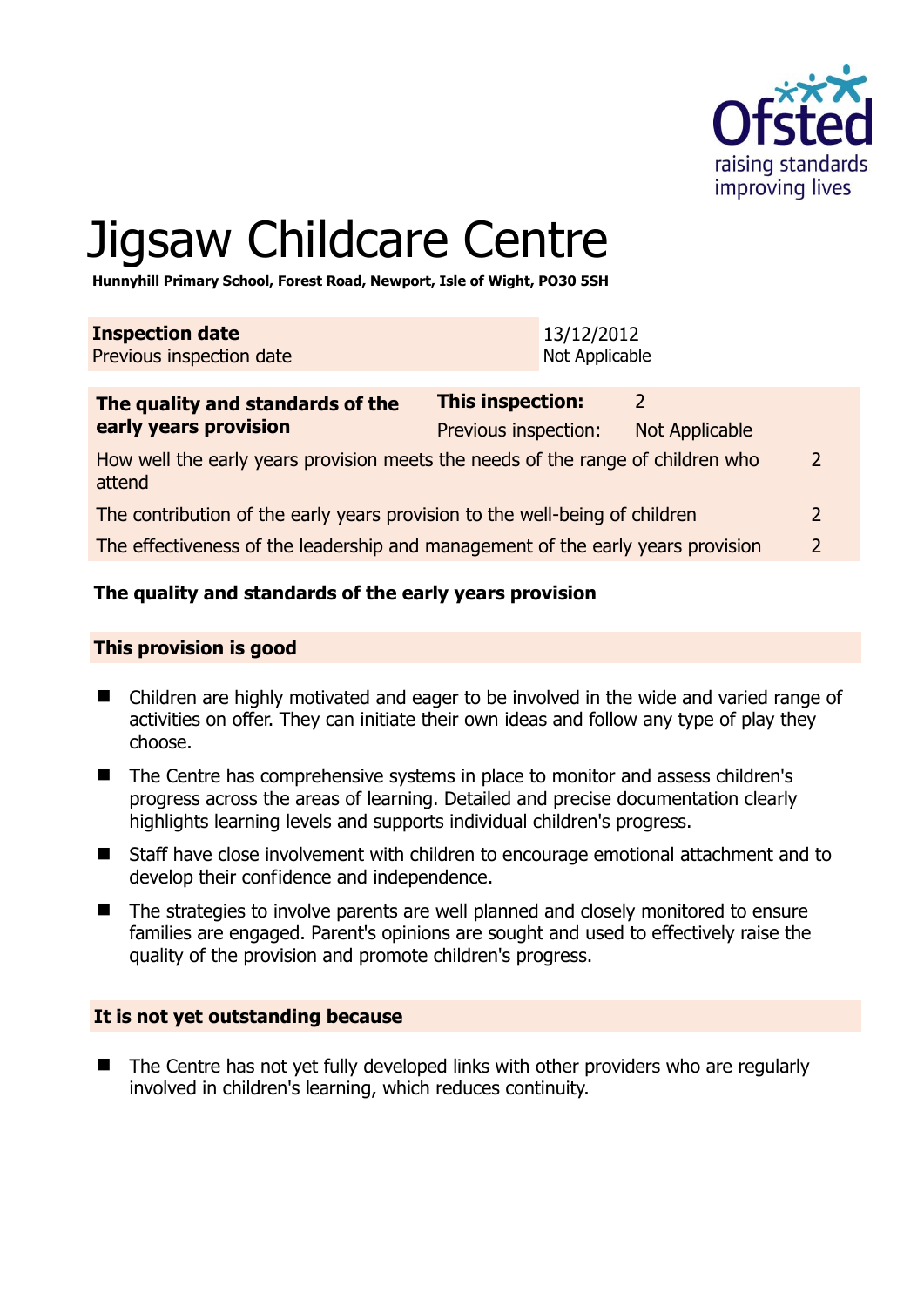## **Information about this inspection**

Inspections of registered early years provision are scheduled:

- at least once in every inspection cycle. The current cycle ends on 31 July 2016
- **n** more frequently where Ofsted identifies a need to do so, for example where provision was previously judged as inadequate
- **•** brought forward in the inspection cycle where Ofsted has received information that suggests the provision may not be meeting the legal requirements of the Early Years Foundation Stage; or where assessment of the provision identifies a need for early inspection
- **P** prioritised for inspection where we have received information that the provision is not meeting the requirements of the Early Years Foundation Stage and which suggests children may not be safe
- at the completion of an investigation into failure to comply with the requirements of the Early Years Foundation Stage.

The provision is also registered on the voluntary and compulsory parts of the Childcare Register. This report includes a judgment about compliance with the requirements of that register.

## **Inspection activities**

- $\blacksquare$ The inspector arrived and explained the inspection process to the provider. She viewed the premises and was introduced to the staff.
- $\blacksquare$ The inspector spoke with children and staff and observed the activities and the play provision.
- The inspector viewed the documentation displayed and sampled records for managing the centre.
- The inspector provided feedback and gave the inspection judgements to the provider and two joint managers.

## **Inspector**

Christine Clint

# **Full Report**

## **Information about the setting**

Jigsaw Childcare Centre registered in 2012. It is one of three provisions owned and managed by a limited company. The setting operates from a classroom in Hunnyhill Primary School in Newport, on the Isle of Wight. The classroom has separate kitchen and toilet facilities available. All children have access to their own secure outdoor play area.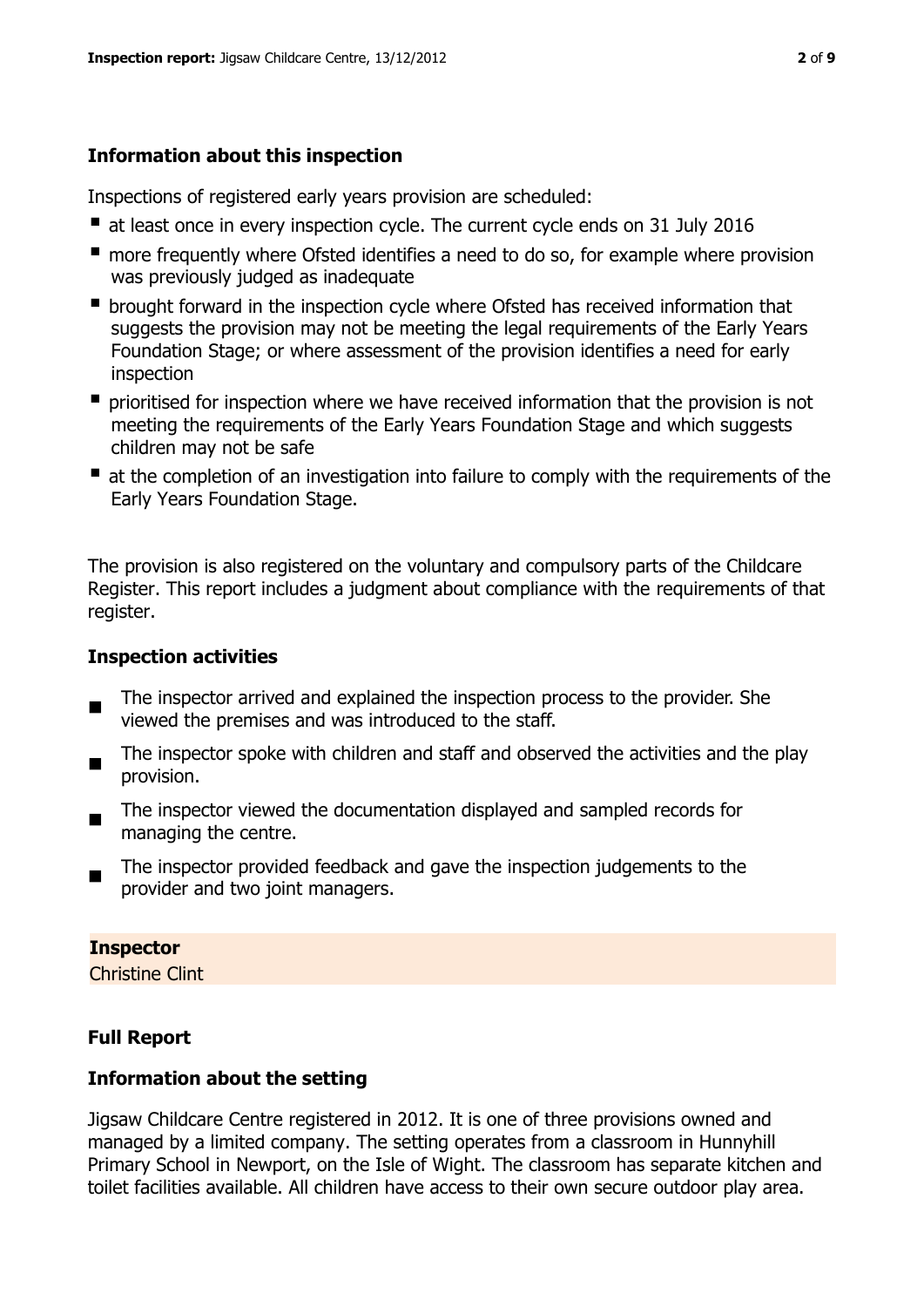They also use the school hall and the playing field at times. The Childcare Centre is registered on the Early Years Register and on the compulsory and voluntary parts of the Childcare Register. It is open from Monday to Friday for 50 weeks of the year. During term time, the setting provides a breakfast club, pre-school care and an out of school club. The breakfast club operates from 8am to 8:50am, the pre-school operates from 8:50am to 3.00pm and the out of school club operates from 3.00pm to 5:30pm. A holiday club is also provided from Monday to Friday during all school holidays, from 8am to 5:30pm. There are seven staff working with the children, the majority of staff hold qualifications in childcare and early years education. The Childcare Centre is in receipt of funding for the provision of free early education to children aged two, three and four. Staff support children with special educational needs and/or disabilities. There are currently 51 children on roll in the early year's age group.

# **What the setting needs to do to improve further**

## **To further improve the quality of the early years provision the provider should:**

 develop links with other providers, to share information and promote continuity in children's progress across the areas of learning.

## **Inspection judgements**

## **How well the early years provision meets the needs of the range of children who attend**

The Childcare Centre has introduced fully organised and well-planned systems to Provide children with a wide variety of activities and experiences. Consequently, children are highly motivated and eager to be involved. They initiate their own ideas and follow any type of play they choose. Staff work closely with individual children to meet their individual needs. Staff plan and include all areas of learning during the daily routines and play experiences. The provision has a good balance of staff. some of whom have extensive experience and others with a newly dedicated interest. Most staff show a secure knowledge of the areas of learning and others are increasing their understanding. All staff encourage and follow children's own ideas for play.

There are comprehensive systems in place to monitor and assess children's progress across the areas of learning. Consequently, children make good progress in relation to their developmental starting points. Staff use detailed and precise documentation to cross reference children's progress, key workers' involvement and the overall provision. This clearly highlights where intervention is required and enables efficient and dedicated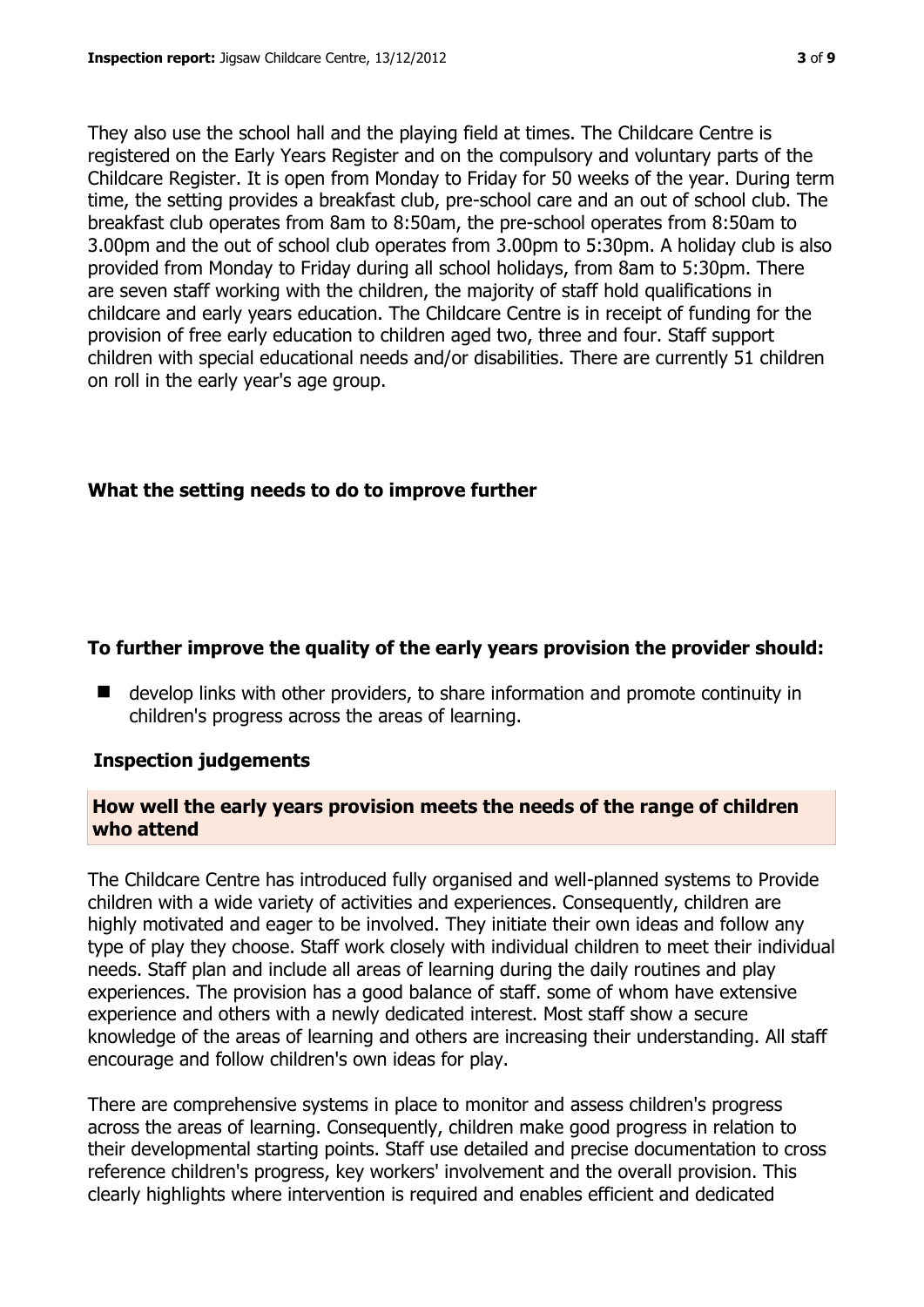systems to support individual children. The Centre is developing written reports for the assessment of children aged two to three year's.Staff competently recognise children's individual progress, they record their observations and use these to plan for children's development. They skilfully ask children open ended questions that encourage them to think, develops their speech and language skills and increases their confidence. For example, children recognise and name model animals, remember the sounds the animals make and can identify differences in size. This shows children's increasing understanding of the world and their ability to think about the meaning of mathematical language. Children play imaginatively as they move freely around the play areas. They dress dolls, make cups of tea and talk with excitement about watching the school nativity play.

There are high levels of qualified staff employed to oversee and monitor the quality of the teaching. Children have total freedom to move and select resources and continually choose between indoor and outdoor play throughout the session. The play areas are fully organised to encourage children to initiate their own activities. Children use a wide range of descriptive language, for example, as they dig in the sand for treasure. They talk about how they will find gold and what it will look like. Children are confident when using the computer and they quickly repeat actions. For example, when a staff member turns the sound down children can instantly do this for themselves.

The Centre encourages parents' involvement and makes strong links with families. This helps staff to accurately assess children's characteristics and ways of learning. Staff provide a dedicated handover of children at collection time, which encourages parents to regularly share information, especially about children's achievements at home. Parents have a clear understanding about their children's progress and development and they know that all documentation is shared and available.

# **The contribution of the early years provision to the well-being of children**

The Centre has a fully organised keyperson system across the provision. Children are also organised in various groups, which promotes and strengthens their sense of belonging. Children settle well and show strong levels of confidence they are eager to be involved in all activities. They establish strong relationships with key staff, which promotes their emotional attachment and increases their self esteem. Children are confident in knowing the routines of the day and they make independent choices, especially for the rolling snack and drinks time. Children also take responsibility for finding and starting their packed lunches. These routines encourage children to recognise when they are thirsty or hungry and this promotes their understanding of maintaining their good health and energy levels. Children learn to recognise their own names, because they responsibly move these from the display board at snack and lunch time. Children are sociable and eagerly sit with each other at mealtimes. They are encouraged to follow regular routines to wash their hands, which increases their understanding of the importance of good hygiene. Staff explain about germs and children are learning to be independent. They also manage their own personal hygiene by finding tissues themselves and putting these in the bin when they are used.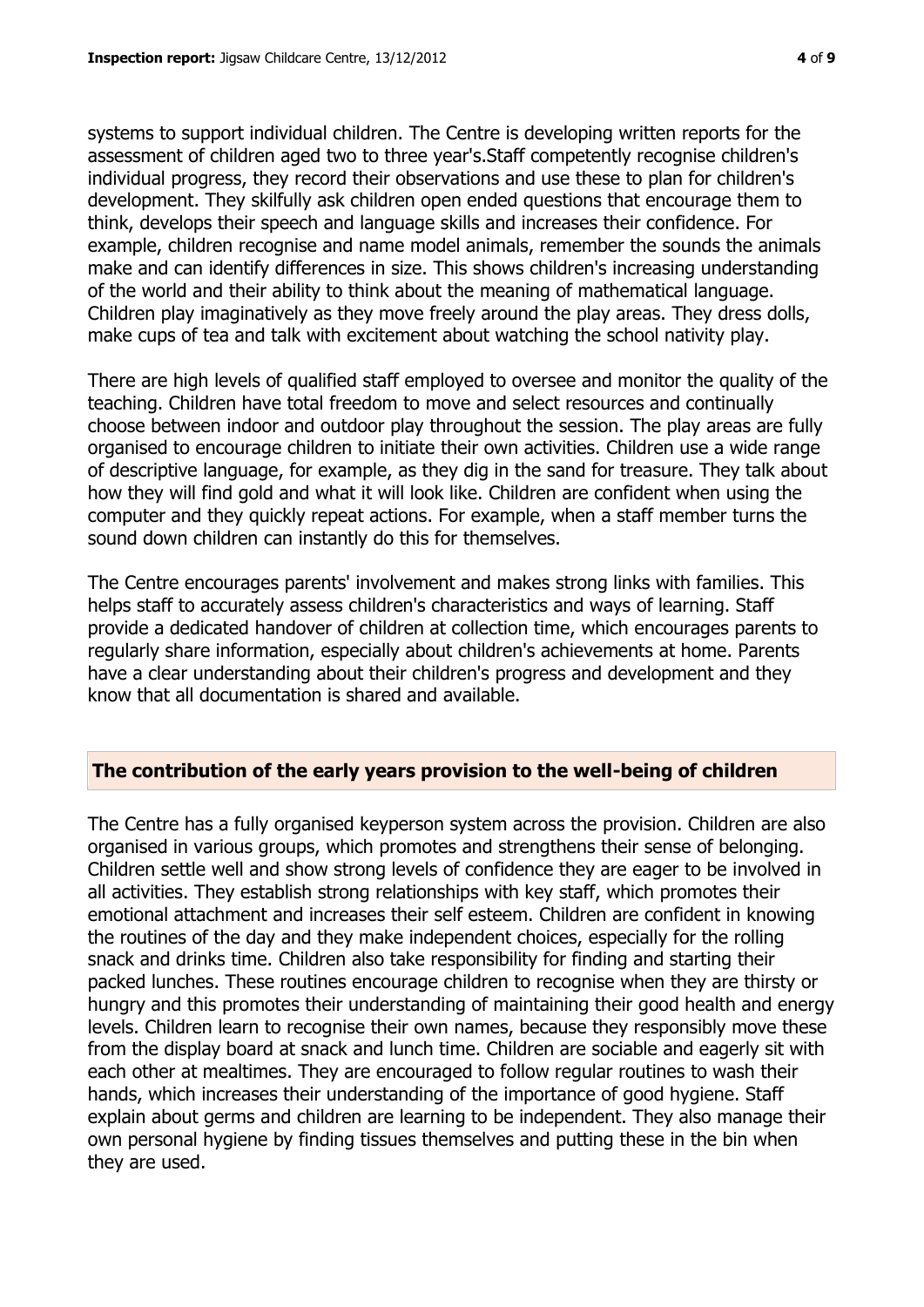The Centre is extensively well resourced and different play areas are organised throughout the classroom to meet all areas of learning. Children can also choose to rest, to sit with books and have a quiet time. They build towers and play cooperatively, finding bricks of certain size and shape. Children are well behaved. They play outdoors continually throughout the session and staff often recognise when physical play is needed. Especially to manage any behaviour related to excitement. Children enthusiastically follow each other on the slide, taking turns and laughing. They also choose to dig in the sand and show capable skills of communicating their imaginative ideas. They expertly explain they are digging for treasure and they know it is gold. Staff work very effectively with the school staff on site. This shared expertise successfully prepares children for their transition into the reception class.

#### **The effectiveness of the leadership and management of the early years provision**

The Centre has a full range of policies and procedures and these are available for parents. All documentation is in place and shows that the provider responsibly meets the Early Years Foundation Stage statutory requirements. This includes a rigerous system to safeguard children and ensure staff are suitable to work with children. There are detailed procedures for staff clearance, including well-planned induction, trial periods and appraisal systems. The provider has increased the opportunities for regular supervision and for peer monitoring. These systems are being included across the provision to support staff and develop their expertise.

The provider of the Childcare Centre has a very high level of understanding about her responsibilities in meeting the learning and development requirements. She has strong foresight and has introduced effective systems for developing the provision and embedding quality. The assessment arrangements are new and clearly link with the revised Early Years Foundation Stage framework. The provision also measures staff performance alongside children's educational progress. This helps to ensure that improvements are included across all areas, if there are any gaps in meeting children's individual needs.

The provider has clear a commitment to self-evaluation. She has introduced plans to audit many different areas to show the quality of the provision and to assess the need for improvements. Parents and staff have started to complete questionnaires and these show positive examples of strong satisfaction and good ideas for the future.

The Centre has established highly effective partnership working with parents and with the school staff. They share information about children's progress and there are close links with other professionals, for children who need support. However, staff have not yet shared information with other carers to promote continuity of learning, where children attend more than one setting.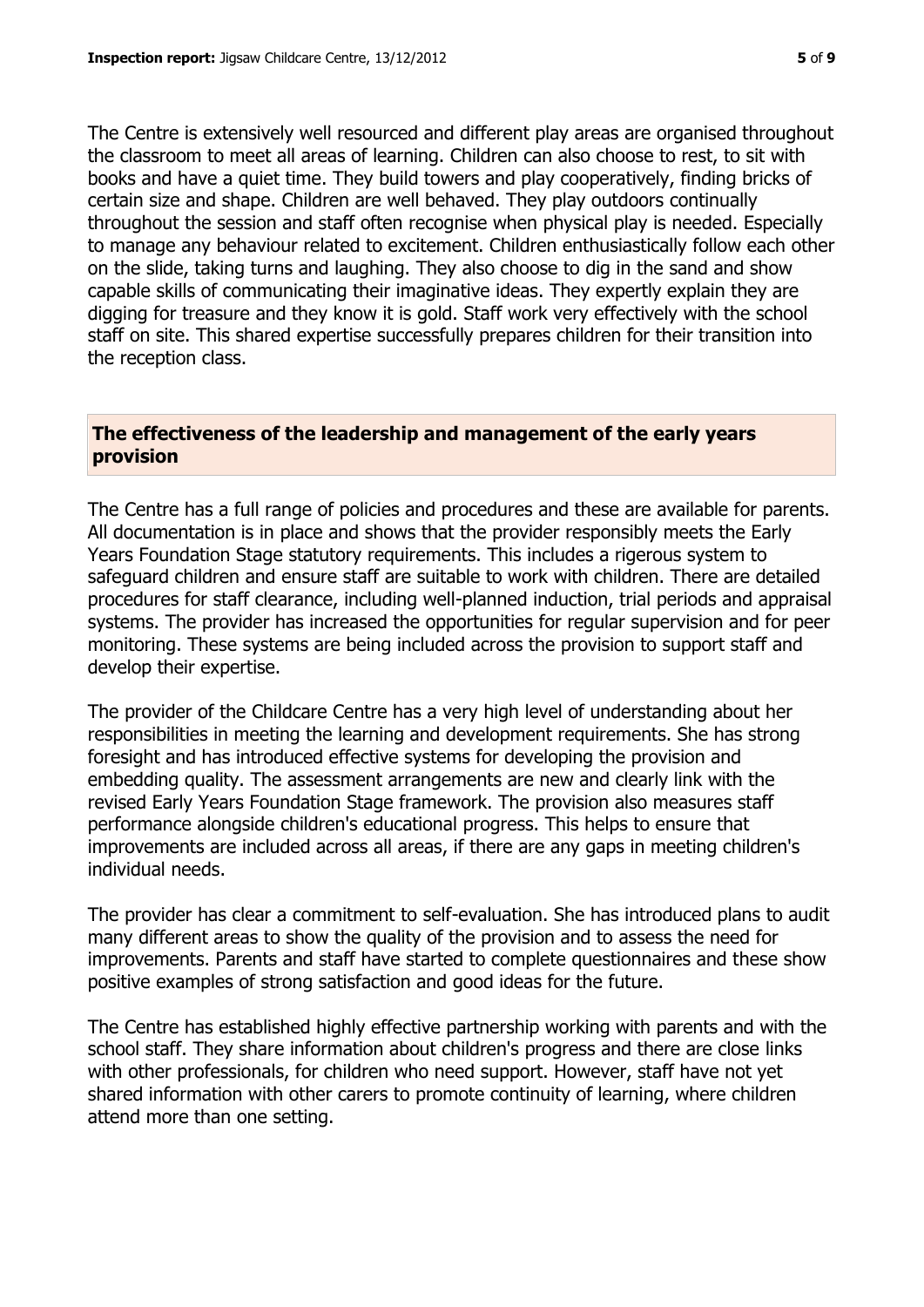## **The Childcare Register**

| The requirements for the compulsory part of the Childcare Register are | Met |
|------------------------------------------------------------------------|-----|
| The requirements for the voluntary part of the Childcare Register are  | Met |

#### **What inspection judgements mean**

| <b>Registered early years provision</b> |                  |                                                                                                                                                                                                                                                                                                                                                                             |  |  |
|-----------------------------------------|------------------|-----------------------------------------------------------------------------------------------------------------------------------------------------------------------------------------------------------------------------------------------------------------------------------------------------------------------------------------------------------------------------|--|--|
| Grade                                   | <b>Judgement</b> | <b>Description</b>                                                                                                                                                                                                                                                                                                                                                          |  |  |
| Grade 1                                 | Outstanding      | Outstanding provision is highly effective in meeting the needs<br>of all children exceptionally well. This ensures that children are<br>very well prepared for the next stage of their learning.                                                                                                                                                                            |  |  |
| Grade 2                                 | Good             | Good provision is effective in delivering provision that meets<br>the needs of all children well. This ensures children are ready<br>for the next stage of their learning.                                                                                                                                                                                                  |  |  |
| Grade 3                                 | Satisfactory     | Satisfactory provision is performing less well than expectations<br>in one or more of the key areas. It requires improvement in<br>order to be good.                                                                                                                                                                                                                        |  |  |
| Grade 4                                 | Inadequate       | Provision that is inadequate requires significant improvement<br>and/or enforcement. The provision is failing to give children an<br>acceptable standard of early years education and/or is not<br>meeting the safeguarding and welfare requirements of the<br>Early Years Foundation Stage. It will be inspected again within<br>12 months of the date of this inspection. |  |  |
| Met                                     |                  | The provision has no children on roll. The inspection judgement<br>is that the provider continues to meet the requirements for<br>registration.                                                                                                                                                                                                                             |  |  |
| Not Met                                 |                  | The provision has no children on roll. The inspection judgement<br>is that the provider does not meet the requirements for<br>registration.                                                                                                                                                                                                                                 |  |  |

## **Inspection**

This inspection was carried out by Ofsted under Sections 49 and 50 of the Childcare Act 2006 on the quality and standards of provision that is registered on the Early Years Register. The registered person must ensure that this provision complies with the statutory framework for children's learning, development and care, known as the Early Years Foundation Stage.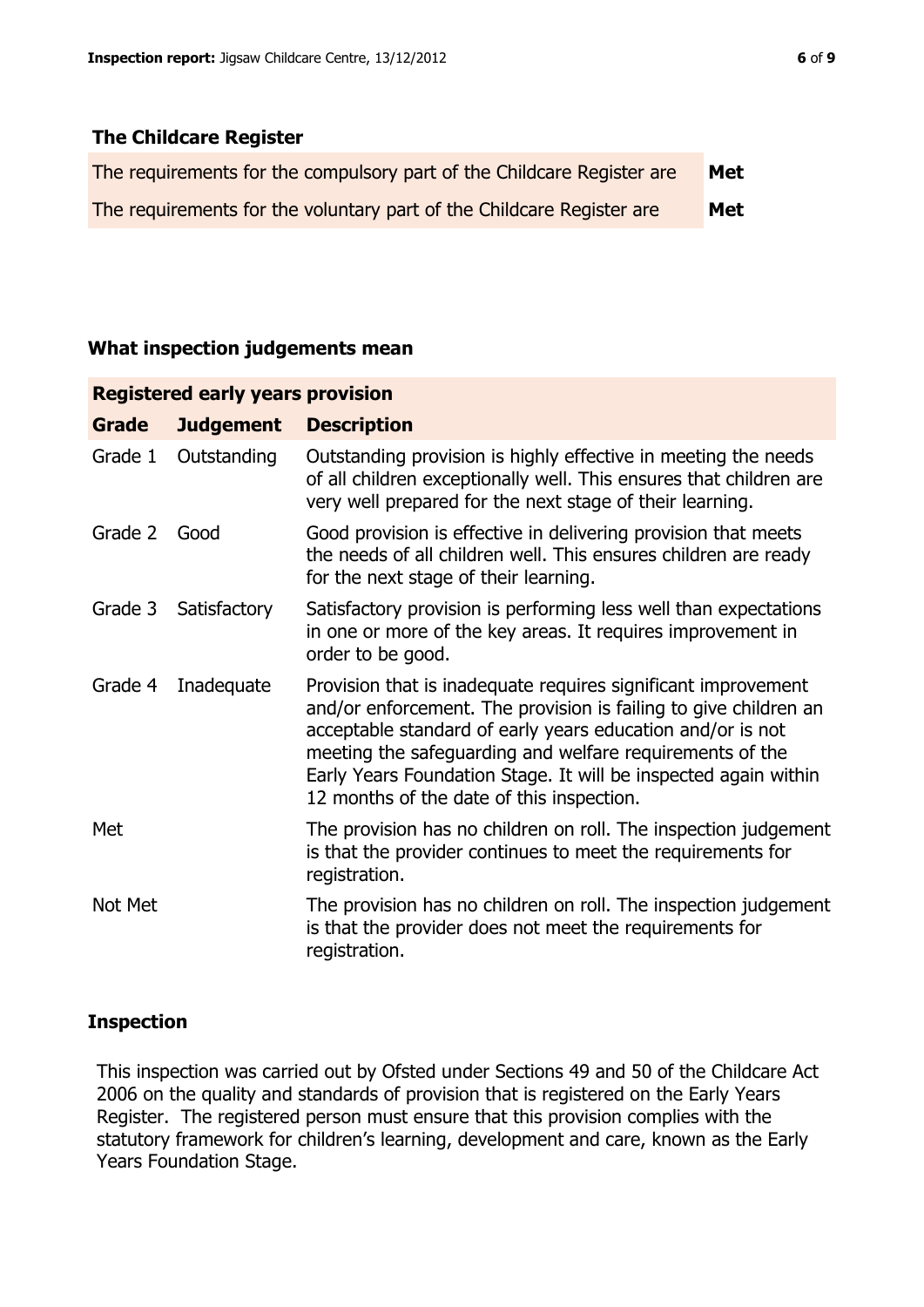## **Setting details**

| Unique reference number       | EY450200                            |
|-------------------------------|-------------------------------------|
| <b>Local authority</b>        | Isle of Wight                       |
| <b>Inspection number</b>      | 804649                              |
| <b>Type of provision</b>      | Full-time provision                 |
| <b>Registration category</b>  | Childcare - Non-Domestic            |
| Age range of children         | $2 - 8$                             |
| <b>Total number of places</b> | 54                                  |
| Number of children on roll    | 51                                  |
| <b>Name of provider</b>       | Furze Hill Childcare Centre Limited |
| Date of previous inspection   | Not applicable                      |
| <b>Telephone number</b>       | 01983864897                         |

Any complaints about the inspection or the report should be made following the procedures set out in the guidance 'raising concerns and making complaints about Ofsted', which is available from Ofsted's website: www.ofsted.gov.uk. If you would like Ofsted to send you a copy of the guidance, please telephone 0300 123 4234, or email enquiries@ofsted.gov.uk.

# **Type of provision**

For the purposes of this inspection the following definitions apply:

Full-time provision is that which operates for more than three hours. These are usually known as nurseries, nursery schools and pre-schools and must deliver the Early Years Foundation Stage. They are registered on the Early Years Register and pay the higher fee for registration.

Sessional provision operates for more than two hours but does not exceed three hours in any one day. These are usually known as pre-schools, kindergartens or nursery schools and must deliver the Early Years Foundation Stage. They are registered on the Early Years Register and pay the lower fee for registration.

Childminders care for one or more children where individual children attend for a period of more than two hours in any one day. They operate from domestic premises that are usually their own home. They are registered on the Early Years Register and must deliver the Early Years Foundation Stage.

Out of school provision may be sessional or full-time provision and is delivered before or after school and/or in the summer holidays. They are registered on the Early Years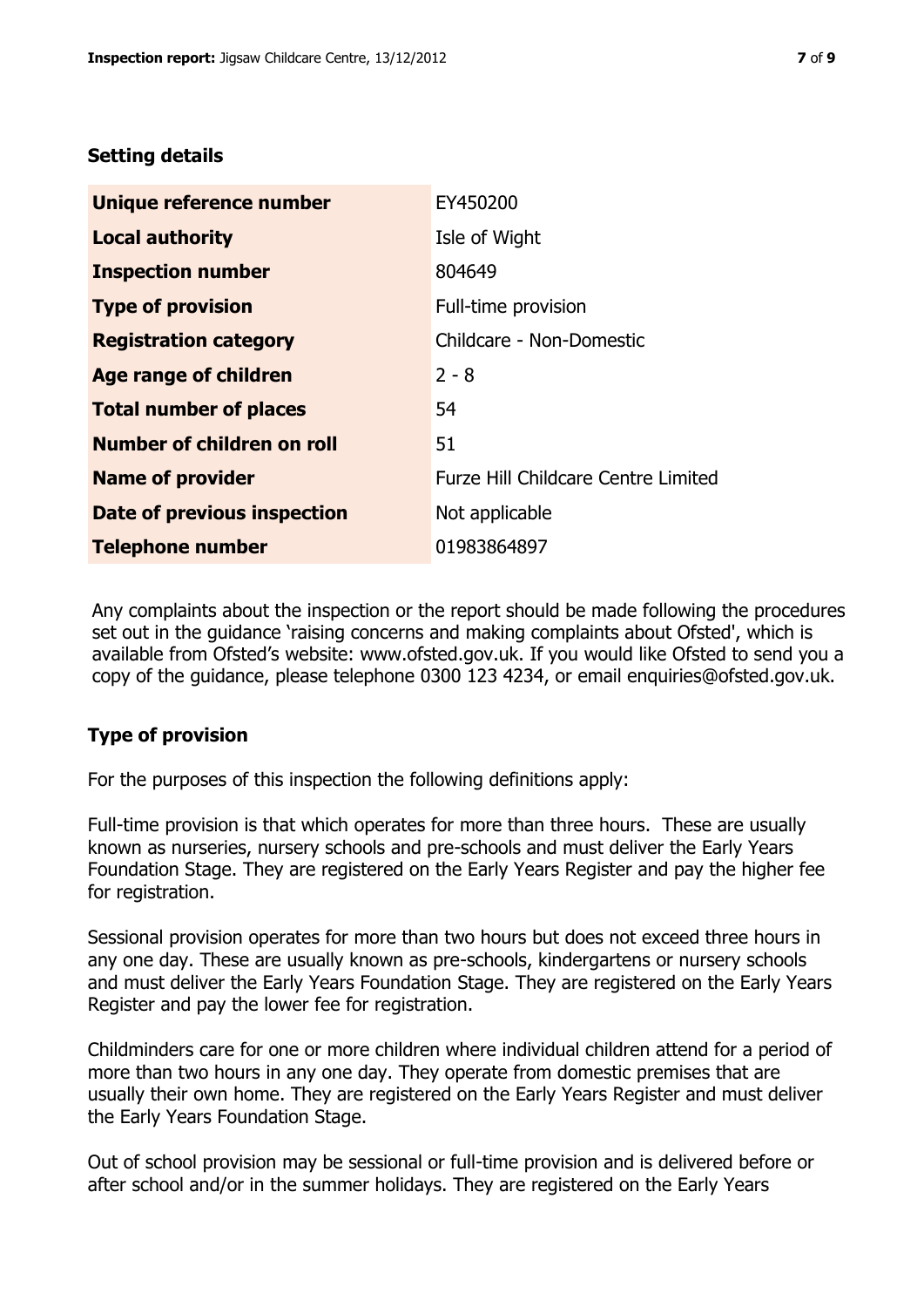Register and must deliver the Early Years Foundation Stage. Where children receive their Early Years Foundation Stage in school these providers do not have to deliver the learning and development requirements in full but should complement the experiences children receive in school.